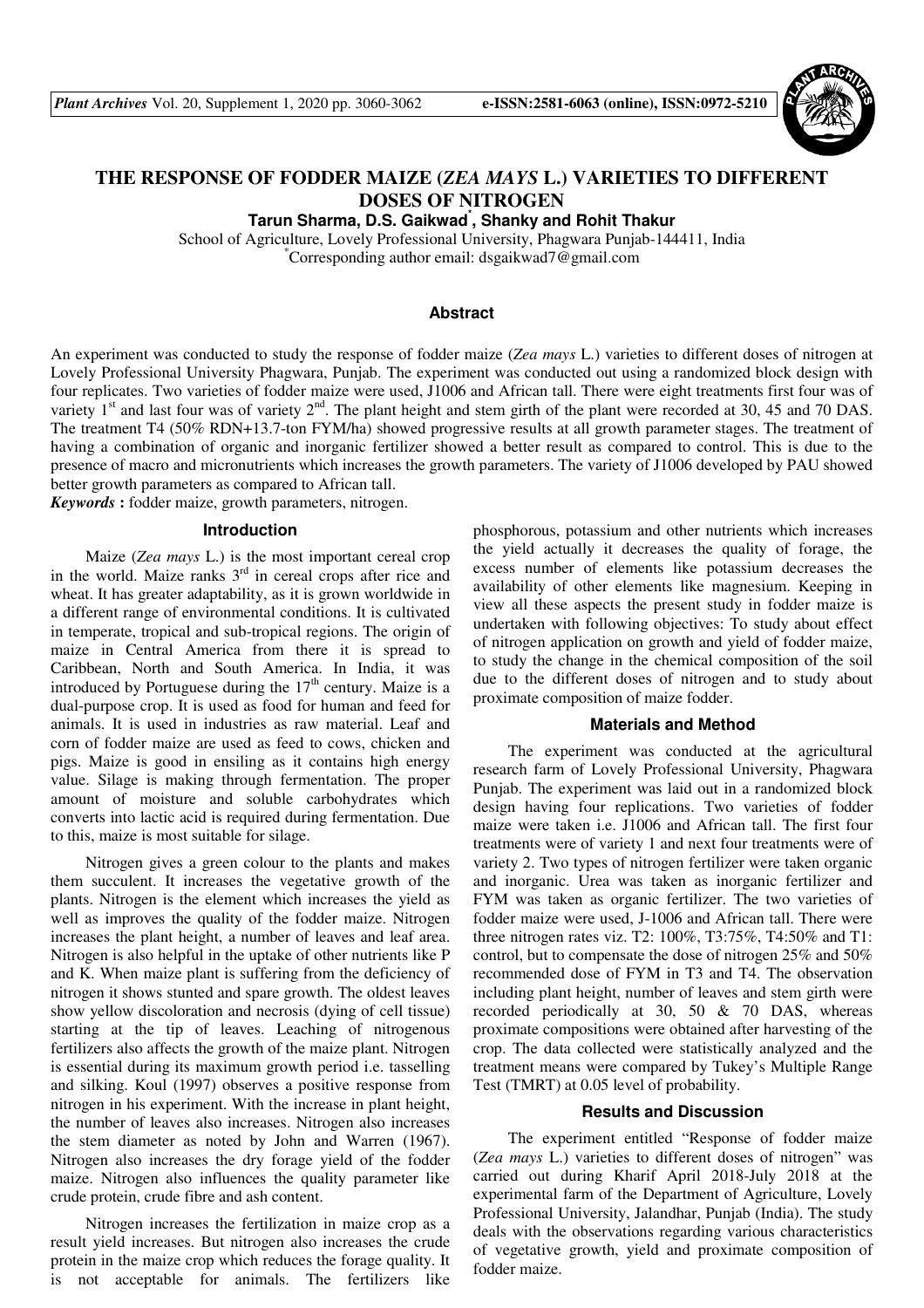# **Plant Height**

At the stage of harvesting i.e. 70 DAS the height was significantly increased. The range of height in variety 1 was from 105 to 208.75. The treatment T4 (50% RDN + 13.7 tonnes FYM/ha) had the highest value i.e. 208.75 which was highly significant ( $p<0.05$ ) and T1 (control) had the lowest value i.e. 105. The second highest value was observed in T2 (100% RDN) i.e. 206. Similarly, in variety 2 the range of height was from 100.5 to 158.6. The highest value was observed in T8 (50% RDN + 13.7 tonnes FYM/ha) 158.6 which was highly significant ( $p<0.05$ ) followed by T6 (100%) RDN) 152.75. The lowest value was observed in T5 (control) i.e. 100.5. At the stage of 70DAS variety, 1 increased plant height up to 21.17% as compared to variety 2.

In both the varieties, the treatment having 50% RDN+ 13.7 tonnes FYM/ha gave the maximum plant height as compare to other treatments. These were in conformity with Buriro *et al* (2014) who resulted that the organic source like FYM increases the availability of macro and micronutrients increase the protoplasmic constituents and accelerate the cell division and elongation which in turn increase the plant height. The same result was found by Hadda and Arora, 2006.

# **Stem girth at 70 DAS**

In variety 1, the stem girth at 70 DAS was observed in the range of 1.5150 to 2.350. The highest value (2.350) of stem girth was observed in T4 (50% RDN + 13.7 tonnes FYM/ha) which was highly significant (p<0.05) followed by T2 (100% RDN) which was 2.24750. The lowest value (1.5150) of stem girth was observed in T1 (control). AS compared to T1 (control), T4 increased the stem girth up to 35.53%. Similarly, in variety 2, the stem girth was recorded in the range of 1.4850 to 2.02. The highest value (2.02) of stem girth was observed in T8 (50% RDN + 13.7 tonnes FYM/ha) which was highly significant ( $p<0.05$ ) followed by T7 (75% RDN+25% FYM) which was 1.99. The lowest value (1.4850) of stem girth was observed in T5 (control). As compare to T5 (control), T8 increased the stem girth up to 26.48%. At the stage of 45DAS variety, 1 increased stem girth up to 8.73% as compared to variety 2. In both the varieties, the treatment having 50% RDN+ 13.7 tonnes FYM/ha gave the maximum stem girth as compare to other treatments. These were in accordance with Hadda and Arora (2006) who concluded that the organic source like FYM increase the availability of macro and micronutrients and accelerate the cell division and elongation which in turn increase the growth attributes like stem girth.

# **Number of leaves at 70 DAS**

In variety 1, the number of leaves at 70 DAS was recorded in the range of 10.5 to 17.5. The highest value of the number of leaves (17.5) was observed in T4 (50% RDN + 13.7 tonnes FYM/ha) which was highly significant  $(p<0.05)$ followed by T2 (100% RDN) which was 16.5. The lowest value of the number of leaves (10.5) was observed in T1 (control). The number of leaves of T4 was increased by 40% as compared to T1. Similarly, in variety 2, the range of the number of leaves was 9.5 from to 14.25. The highest value  $(14.25)$  was recorded in T8  $(50\%$  RDN + 13.7 tonnes FYM/ha) which was highly significant (p<0.05) followed by T6 (100% RDN) which was 13.5. The lowest value (9.5) was recorded in T5 (control). The number of leaves of T8 was increased by 33.3% as compared to T5. The number of leaves

of variety 1 was better than variety 2. The number of leaves was increased by 16.10%.

In both the varieties, the treatment having 50% RDN+ 13.7 tonnes FYM/ha gave the maximum number of leaves followed by RDN100%.

# **Stem weight (gm)**

The stem weight varied in both the varieties as shown in table 4.1.2 and fig 4.1.2. In variety 1, the stem weight varied from 157 to 470.75. The highest value (470.75) was recorded in T4 (50% RDN+13.7 tonnes FYM/ha) which was highly significant ( $p<0.05$ ) followed by T2 (100% RDN) i.e. (463). The lowest value (157) was recorded in T1 (control). As compare to T1, T4 showed 66% increase in stem weight. Similarly, in variety 2, the stem weight varied from 127.25 to 356.75. The highest value (356.75) was observed in T8 (50% RDN+13.7 tonnes FYM/ha) which was highly significant ( $p<0.05$ ) followed by T6 ( $100\%$  RDN) i.e. 342. The lowest value (127.25) was recorded in T5 (control). As compare to T5, T8 showed 64.33% increase in stem weight. The stem weight of variety 1 was more than variety 2. It was increased up to 25%.

# **Leaf weight (gm)**

The leaf weight varied in both the varieties as shown in table 4.2.3 and fig 4.2.3. In variety 1, the leaf weight was varied from 68 to 177.5. The highest value (177.5) was recorded in T4 (50% RDN+ 13.7 tonnes FYM/ha) which was highly significant (p<0.05) followed by T2 (100% RDN) i.e.172.5. The lowest value (68) was recorded in T1 (control). As compare to T1, T4 showed 61.7% increase in leaf weight. Similarly, in variety 2, the leaf weight varied from 59.75 to 127.25. The highest value (127.25) was observed in T8 (50% RDN+13.7 tonnes FYM/ha) which was highly significant (p<0.05) followed by T6 (100% RDN) i.e. 122.75. The lowest value (59.75) was recorded in T5 (control). As compare to T5, T8 showed 53% increase in leaf weight. The leaf weight of variety 1 was more than variety 2. It was increased up to 26%.

In both the varieties, the treatment having 50% RDN+ 13.7 tonnes FYM/ha gave the maximum leaf weight as compare to other treatments. These were in accordance with Oad *et al* (2004) who reported that a combination of organic and inorganic fertilizer increases the number as well as the weight of the leaf.

### **Yield (tone/ha)**

The yield of fodder maize was significantly different in both the varieties as table 4.2.1 and fig 4.2.1. Different nitrogen application gave different results in terms of yield. In variety 1, the yield was varied from 14.25 to 46.50. The highest value (46.50) was recorded in T4 (50% RDN+13.7 tonnes FYM/ha) which was highly significant  $(p<0.05)$ followed by T2 (100% RDN) i.e. (43.25). The lowest value (14.25) was recorded in T1 (control). As compare to T1, T4 showed 63.35% increase in fodder yield. Similarly, in variety 2, the yield varied from 10.20 to 34.87. The highest value (34.87) was observed in T8 (50% RDN+13.7 tonnes FYM/ha) which was highly significant ( $p<0.05$ ) followed by T6 (100% RDN) i.e. 31.75. The lowest value (10.20) was recorded in T5 (control). As compare to T5, T8 showed 70.74% increase in fodder yield. The yield of variety 1 was more than variety 2. It was increased up to 26.46%.

In both the varieties, the treatment having 50% RDN+ 13.7 tonnes FYM/ha and 100% RDN gave a similar yield as compare to other treatments.